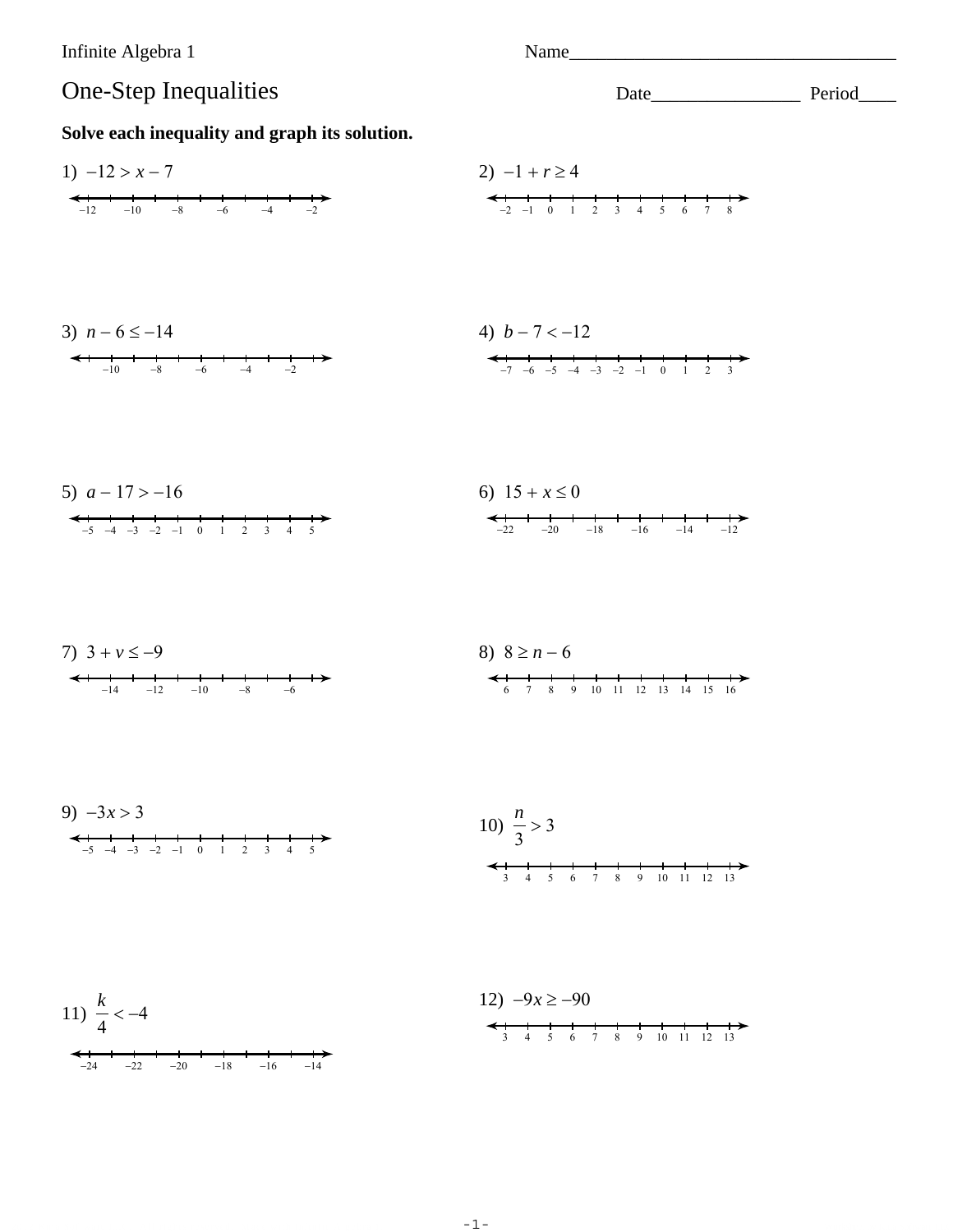

$$
17) -8 > v - 3
$$
  
\n
$$
18) 11 \le 5 + x
$$
  
\n
$$
18) 11 \le 5 + x
$$
  
\n
$$
18) 11 \le 5 + x
$$
  
\n
$$
123 + 56 + 78 + 9 + 10 + 1
$$



21)  $-3 \leq x-4$  $-7 -6 -5 -4 -3 -2 -1 0 1 2 3$ 



 $-24$ 



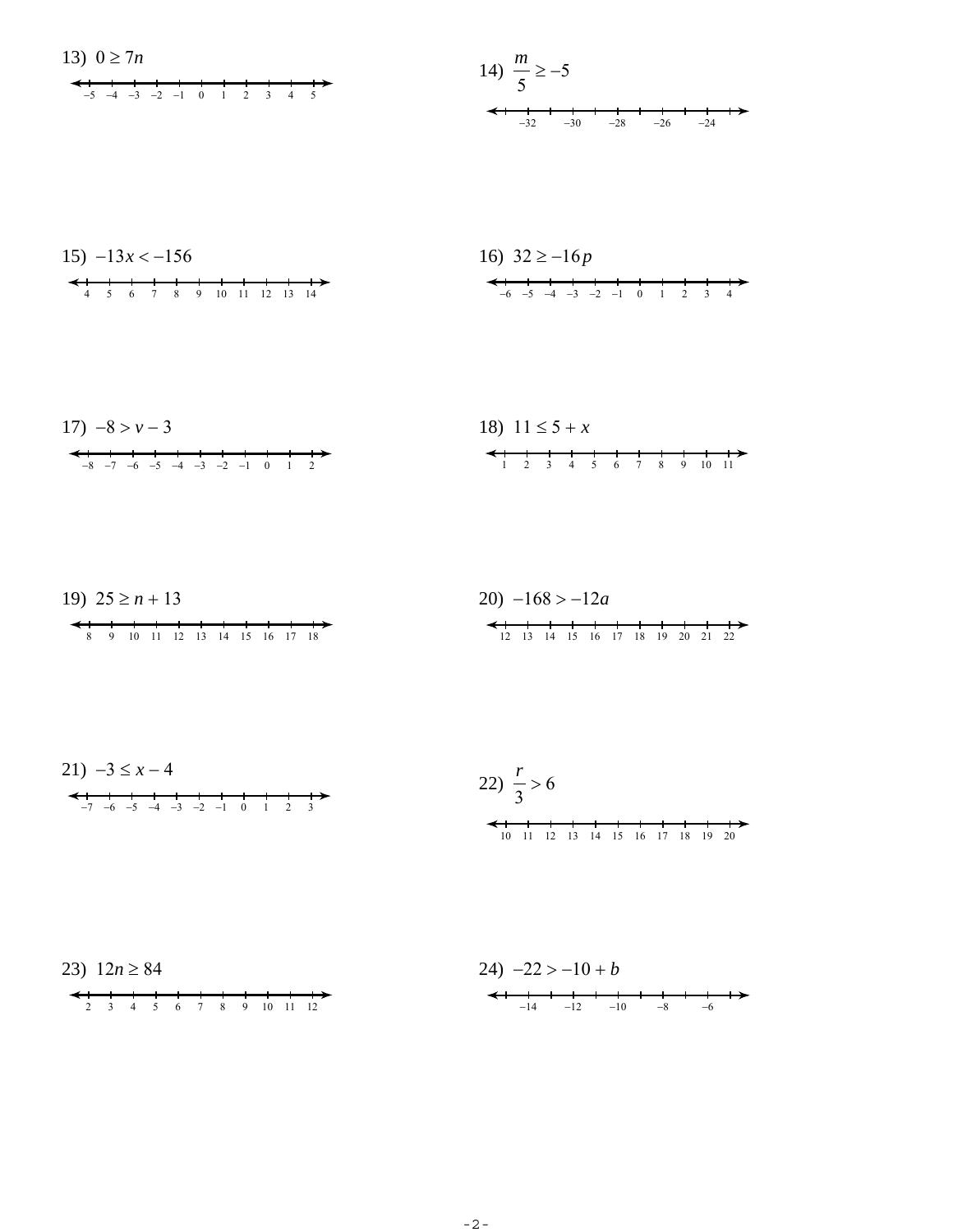Name

Date Period

## One-Step Inequalities

 $-20$ 

 $-18$ 

 $-24$   $-22$ 

 $k < -16$ 

 $-16$ 

 $-14$ 

## Solve each inequality and graph its solution.





 $-1-$